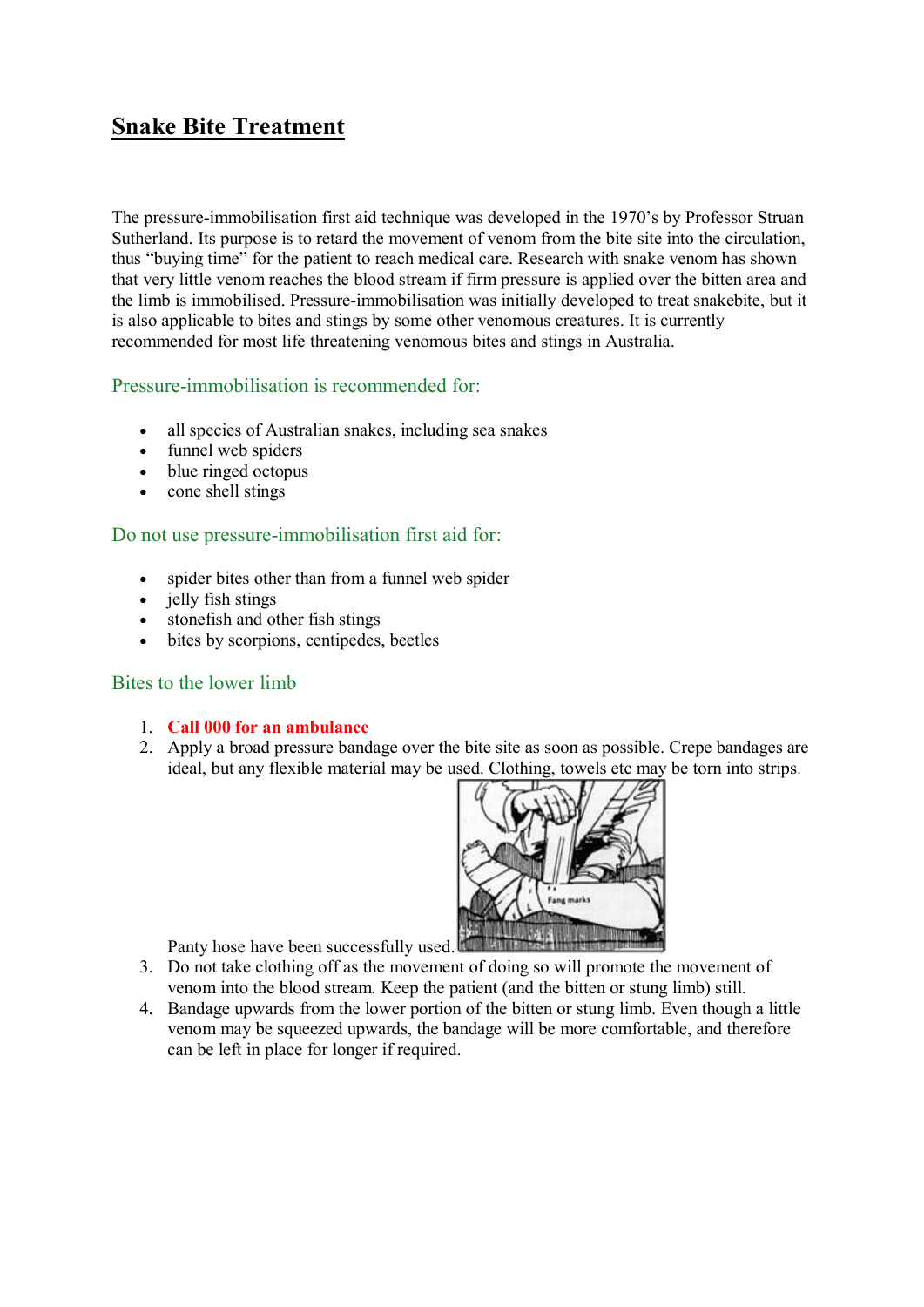5. The bandage should be as tight as you would apply to a sprained ankle.





- 6. Extend the bandage as high as possible up the limb.
- 7. Apply a splint to the leg. Any rigid object may be used as a splint. e.g. spade, piece of



wood or tree branch, rolled up newspapers etc.

- 
- 8. Bind it firmly to as much of the leg as possible.
- 9. Keep the patient still. Lie the patient down to prevent walking or moving around. Have the patient taken immediately by ambulance to the emergency department of the nearest hospital.

(Images: Pressure-immobilisation, courtesy of the [Australian Venom Research Unit\)](http://www.avru.org/firstaid/firstaid_pib.html)

# Bites to the hand or forearm

- 1. **Call 000 for an ambulance**
- 2. Bandage as much of the arm as possible, starting at the fingers
- 3. Use a splint to the elbow
- 4. Use a sling to immobilise the arm
- 5. Keep the patient still. Lie the patient down to prevent walking or moving around. Have the patient taken immediately by ambulance to the emergency department of the nearest hospital.